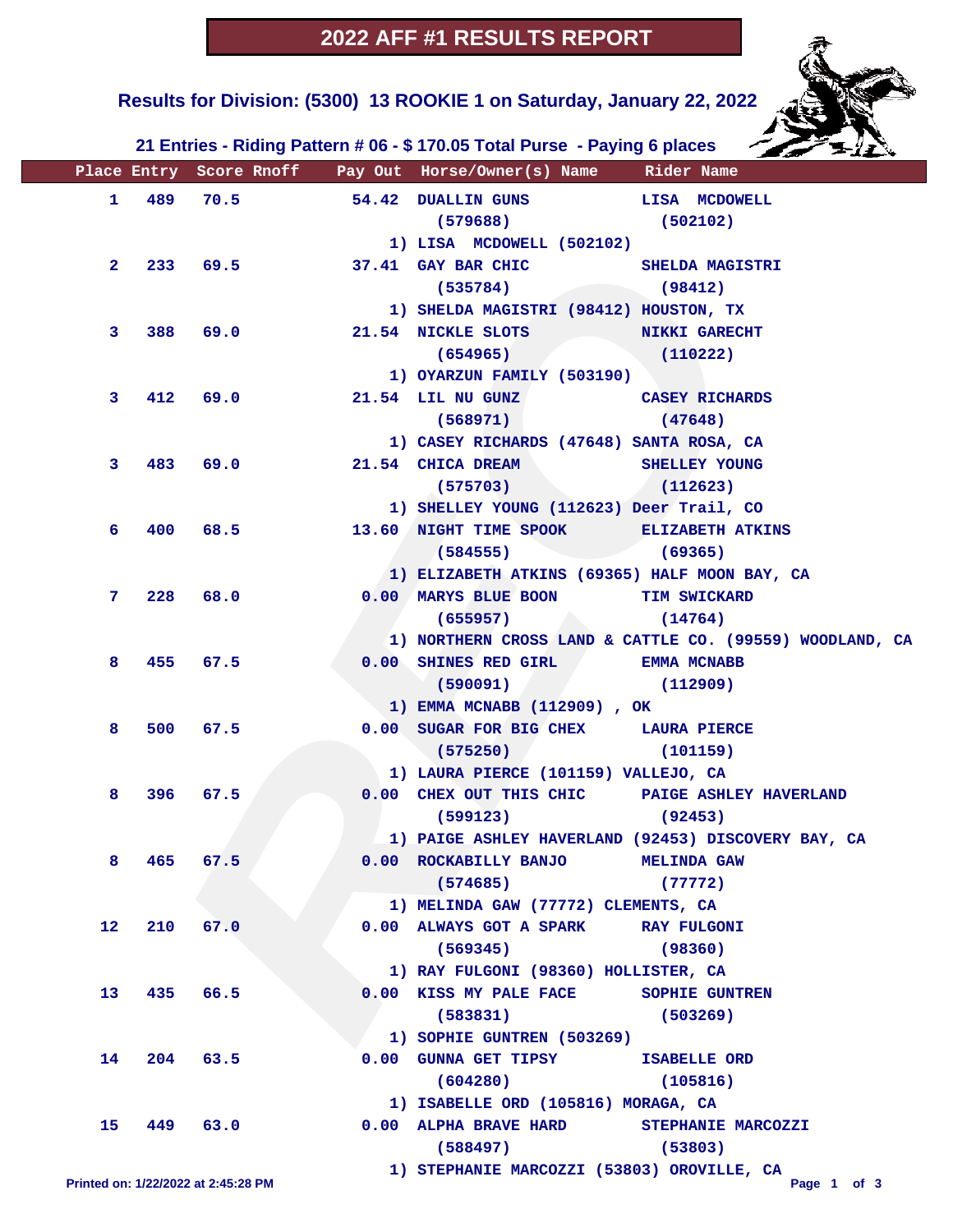

 **Results for Division: (5300) 13 ROOKIE 1 on Saturday, January 22, 2022** 

 **21 Entries - Riding Pattern # 06 - \$ 170.05 Total Purse - Paying 6 places**

|    |     |                              | Place Entry Score Rnoff Pay Out Horse/Owner(s) Name Rider Name |          |
|----|-----|------------------------------|----------------------------------------------------------------|----------|
| 16 |     | 459 62.0                     | 0.00 NEW WIMP IN TOWN GRACE M ANGELOS                          |          |
|    |     |                              | (589349)                                                       | (105106) |
|    |     |                              | 1) GRACE M ANGELOS (105106) WINTERS, CA                        |          |
| 17 | 493 | 61.0                         | 0.00 HOLLYWOODSHINER KARLEY FULLER                             |          |
|    |     |                              | (574774)                                                       | (112860) |
|    |     |                              | 1) KARLEY FULLER (112860), Rangebala                           |          |
| 18 | 397 | 00.0                         | 0.00 OUT BACK EBONY ERICA OMLIN                                |          |
|    |     |                              | (586758)                                                       | (110780) |
|    |     |                              | 1) ERICA OMLIN (110780) MODESTO, CA                            |          |
| 18 | 433 | 00.0                         | 0.00 SHOW N OFF THE BAR KATE CARONE                            |          |
|    |     |                              | (658957)                                                       | (506535) |
|    |     |                              | 1) KATE CARONE (506535)                                        |          |
| 20 |     | 252 No Score                 | 0.00 CUSTOM WHIZETT NIKKI GARECHT                              |          |
|    |     |                              | (589994)                                                       | (110222) |
|    |     |                              | 1) DAVID BUNFILL (98652) PLYMOUTH, CA                          |          |
| 21 |     | 237 Scratched                | 0.00 WHIZBE A STAR MELODY GIST                                 |          |
|    |     |                              | (569358)                                                       | (504523) |
|    |     |                              | 1) MELODY GIST (504523)                                        |          |
|    |     |                              |                                                                |          |
|    |     |                              |                                                                |          |
|    |     | Amount due to NRHA = 17.90   |                                                                |          |
|    |     | Show Secretary: ____________ |                                                                |          |
|    |     |                              | ATTENTION This class may not be fully scored                   |          |
|    |     |                              |                                                                |          |
|    |     |                              |                                                                |          |
|    |     |                              |                                                                |          |
|    |     |                              |                                                                |          |
|    |     |                              |                                                                |          |
|    |     |                              |                                                                |          |
|    |     |                              |                                                                |          |
|    |     |                              |                                                                |          |
|    |     |                              |                                                                |          |
|    |     |                              |                                                                |          |
|    |     |                              |                                                                |          |
|    |     |                              |                                                                |          |
|    |     |                              |                                                                |          |
|    |     |                              |                                                                |          |
|    |     |                              |                                                                |          |

### **Amount due to NRHA = 17.90 Show Secretary: \_\_\_\_\_\_\_\_\_\_\_\_\_\_\_\_\_\_\_\_\_\_\_\_\_\_\_\_\_\_\_\_\_\_**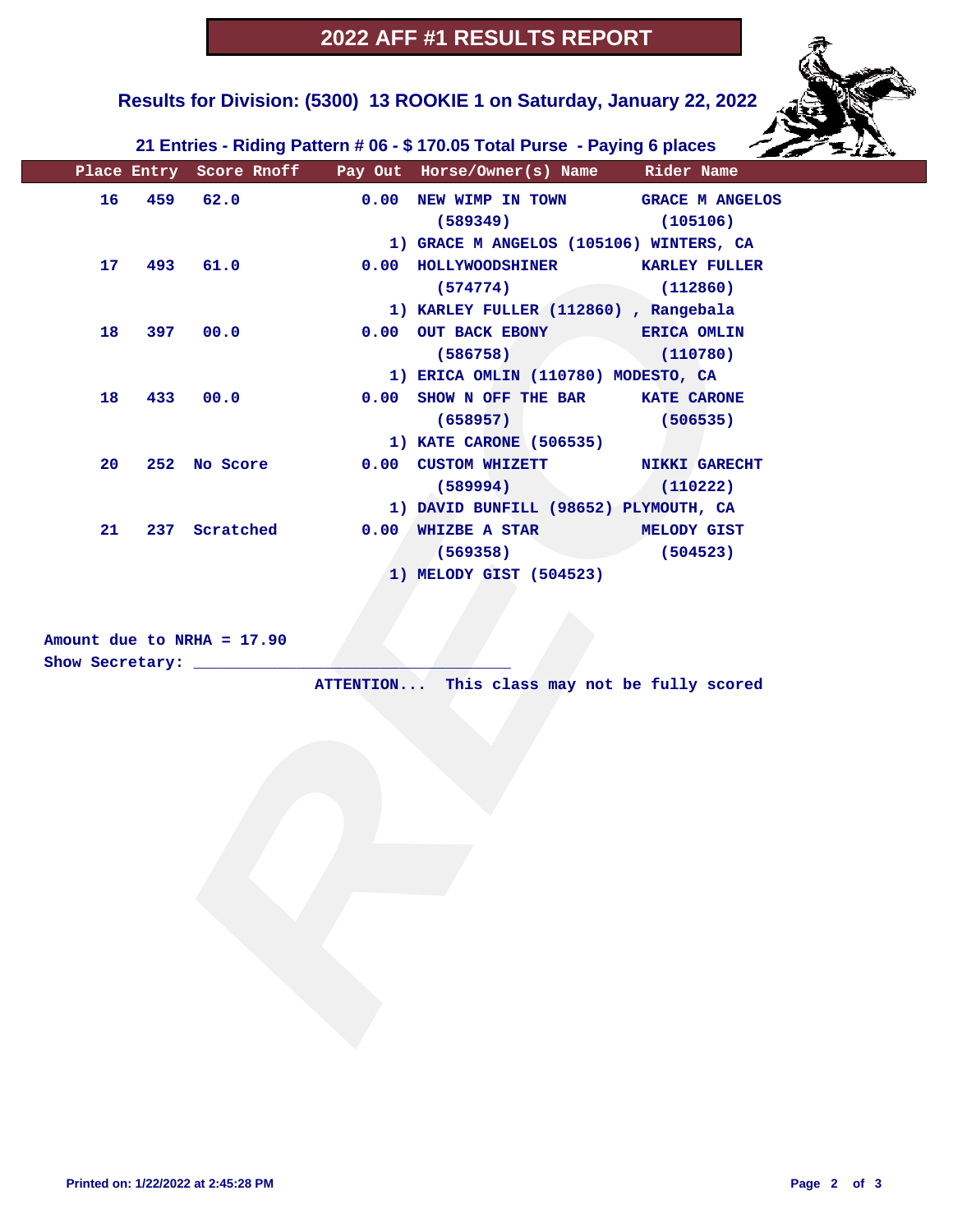**NRHA Calculations for Division: (5300) 13 ROOKIE 1 on Saturday, January 22, 2022**

| Entry Fee             |             | 20.00  |  |
|-----------------------|-------------|--------|--|
| <b>Total Entries</b>  | $\mathbf x$ | 21     |  |
|                       | ÷.          |        |  |
| (A) Gross Entry Fees  |             | 420.00 |  |
| Trophy Cost           |             | 62.00  |  |
|                       | $=$         |        |  |
| (B) Gross Entry Fees  |             | 358.00 |  |
| (C) Due to NRHA [ 5%] | Ξ           | 17.90  |  |
| (D) Net Entry Fees    |             | 340.10 |  |
| (E) Retainage         | Ξ           | 170.05 |  |
| (F) Amount To Purse   | ٠           | 170.05 |  |
| Added Money           |             | 0.00   |  |
| Total Purse           | =           | 170.05 |  |
|                       |             |        |  |
|                       |             |        |  |
|                       |             |        |  |
|                       |             |        |  |
|                       |             |        |  |
|                       |             |        |  |
|                       |             |        |  |
|                       |             |        |  |
|                       |             |        |  |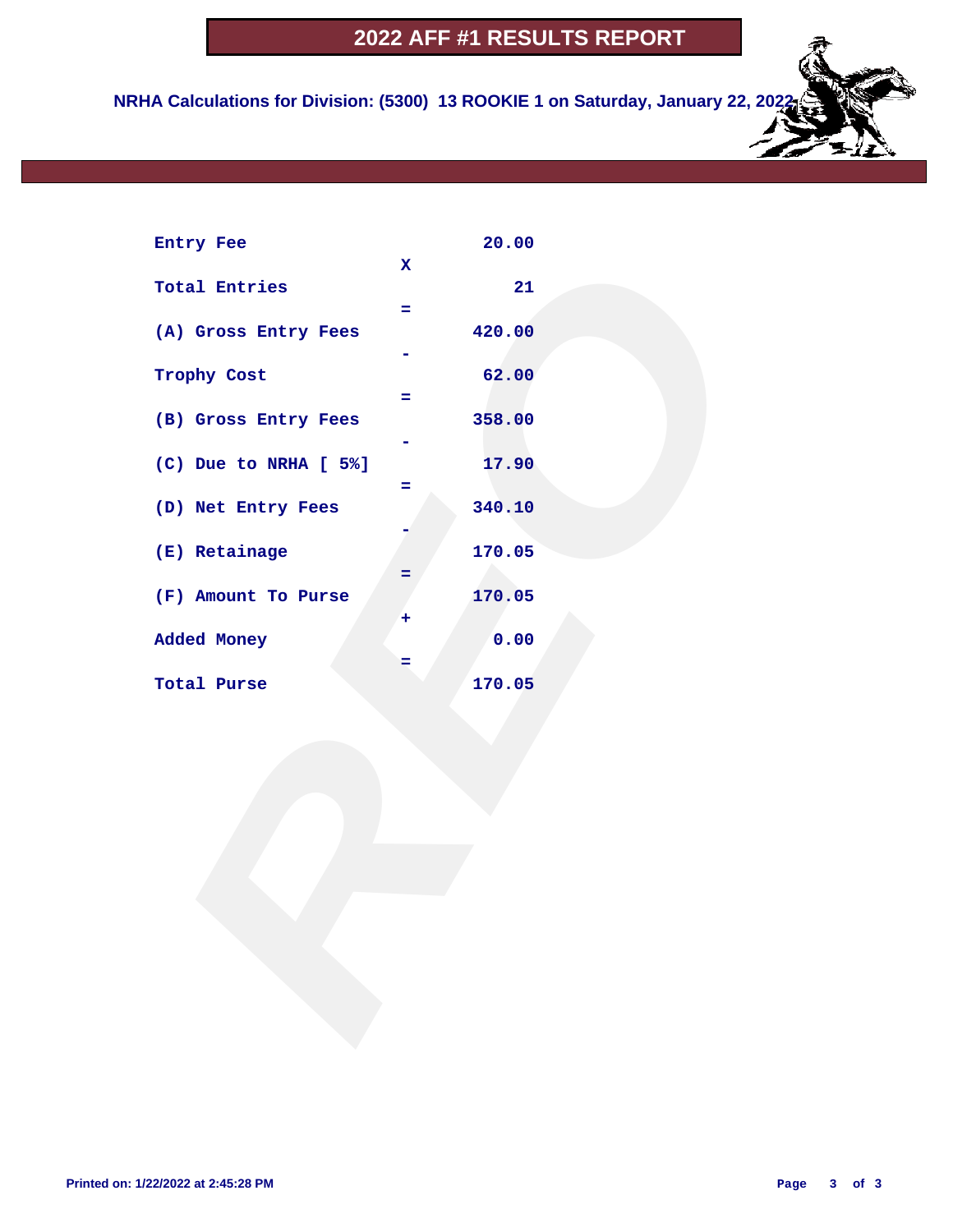

 **Results for Division: (5310) 14 ROOKIE 2 on Saturday, January 22, 2022** 

 **21 Entries - Riding Pattern # 06 - \$ 170.05 Total Purse - Paying 6 places**

|              |       |                                     |      | Place Entry Score Rnoff Pay Out Horse/Owner(s) Name Rider Name |                       |
|--------------|-------|-------------------------------------|------|----------------------------------------------------------------|-----------------------|
| $\mathbf{1}$ | 385   | 71.0                                |      | 54.42 ROOSTERS WHO BROOKE BANKS                                |                       |
|              |       |                                     |      | $(590606)$ $(112041)$                                          |                       |
|              |       |                                     |      | 1) KRISTIE A BANKS (85088) REDWOOD CITY, CA                    |                       |
| $\mathbf{2}$ | 489 — |                                     | 70.5 | 37.41 DUALLIN GUNS LISA MCDOWELL                               |                       |
|              |       |                                     |      | $(579688)$ (502102)                                            |                       |
|              |       |                                     |      | 1) LISA MCDOWELL (502102)                                      |                       |
| 3            | 386   | 70.0                                |      | 32.31 WHIZZEN I AM SMART BROOKE BANKS                          |                       |
|              |       |                                     |      | (599934)                                                       | (112041)              |
|              |       |                                     |      | 1) KRISTIE A BANKS (85088) REDWOOD CITY, CA                    |                       |
| 4            | 233   |                                     | 69.5 | 17.00 GAY BAR CHIC SHELDA MAGISTRI                             |                       |
|              |       |                                     |      | (535784)                                                       | (98412)               |
|              |       |                                     |      | 1) SHELDA MAGISTRI (98412) HOUSTON, TX                         |                       |
| 5.           | 412   | 69.0                                |      | 9.64 LIL NU GUNZ CASEY RICHARDS                                |                       |
|              |       |                                     |      | (568971)                                                       | (47648)               |
|              |       |                                     |      | 1) CASEY RICHARDS (47648) SANTA ROSA, CA                       |                       |
| 5.           | 483   | 69.0                                |      | 9.64 CHICA DREAM                                               | <b>SHELLEY YOUNG</b>  |
|              |       |                                     |      | (575703)                                                       | (112623)              |
|              |       |                                     |      | 1) SHELLEY YOUNG (112623) Deer Trail, CO                       |                       |
| 5.           | 225   | 69.0                                |      | 9.64 REVOLUTIONIC CINDY LAVER                                  |                       |
|              |       |                                     |      | (562823)                                                       | (24617)               |
|              |       |                                     |      | 1) CINDY LAVER (24617)                                         |                       |
| 8            | 400   | 68.5                                |      | 0.00 NIGHT TIME SPOOK ELIZABETH ATKINS                         |                       |
|              |       |                                     |      | $(584555)$ (59365)                                             |                       |
|              |       |                                     |      | 1) ELIZABETH ATKINS (69365) HALF MOON BAY, CA                  |                       |
| 8            |       | 227 68.5                            |      | 0.00 HA MOBSTERS TEARS JANIENE BORROR                          |                       |
|              |       |                                     |      | $(595598)$ (54017)                                             |                       |
|              |       |                                     |      | 1) JANIENE BORROR (54017) SPRINGVILLE, CA                      |                       |
| 10           | 500   | 67.5                                |      | 0.00 SUGAR FOR BIG CHEX LAURA PIERCE                           |                       |
|              |       |                                     |      | (575250)                                                       | (101159)              |
|              |       |                                     |      | 1) LAURA PIERCE (101159) VALLEJO, CA                           |                       |
| 10           | 465   | 67.5                                |      | 0.00 ROCKABILLY BANJO MELINDA GAW                              |                       |
|              |       |                                     |      | (574685)                                                       | (77772)               |
|              |       |                                     |      | 1) MELINDA GAW (77772) CLEMENTS, CA                            |                       |
| 12           | 380   | 67.0                                |      | 0.00 SHINNING MY HINEY                                         | <b>BRENDA ANDREWS</b> |
|              |       |                                     |      | (597798)                                                       | (51788)               |
|              |       |                                     |      | 1) BRENDA ANDREWS (51788) PLEASANT HILL, CA                    |                       |
| 12           | 468   | 67.0                                |      | 0.00 SHES ALOTA DIAMONDS                                       | <b>SUE BARTON</b>     |
|              |       |                                     |      | (586361)                                                       | (46761)               |
|              |       |                                     |      | 1) SUE BARTON (46761) PALO ALTO, CA                            |                       |
| 14           |       | 375 66.5                            |      | 0.00 SPOOKS REVOLUTION                                         | DONNA M SPRINGSTEEN   |
|              |       |                                     |      | (583768)                                                       | (32515)               |
|              |       |                                     |      | 1) DONNA M SPRINGSTEEN (32515) BROWNS VALLEY, CA               |                       |
| 14           |       | 435 66.5                            |      | 0.00 KISS MY PALE FACE                                         | SOPHIE GUNTREN        |
|              |       |                                     |      | (583831)                                                       | (503269)              |
|              |       |                                     |      | 1) SOPHIE GUNTREN (503269)                                     |                       |
|              |       | Printed on: 1/22/2022 at 2:47:14 PM |      |                                                                | Page 1 of 3           |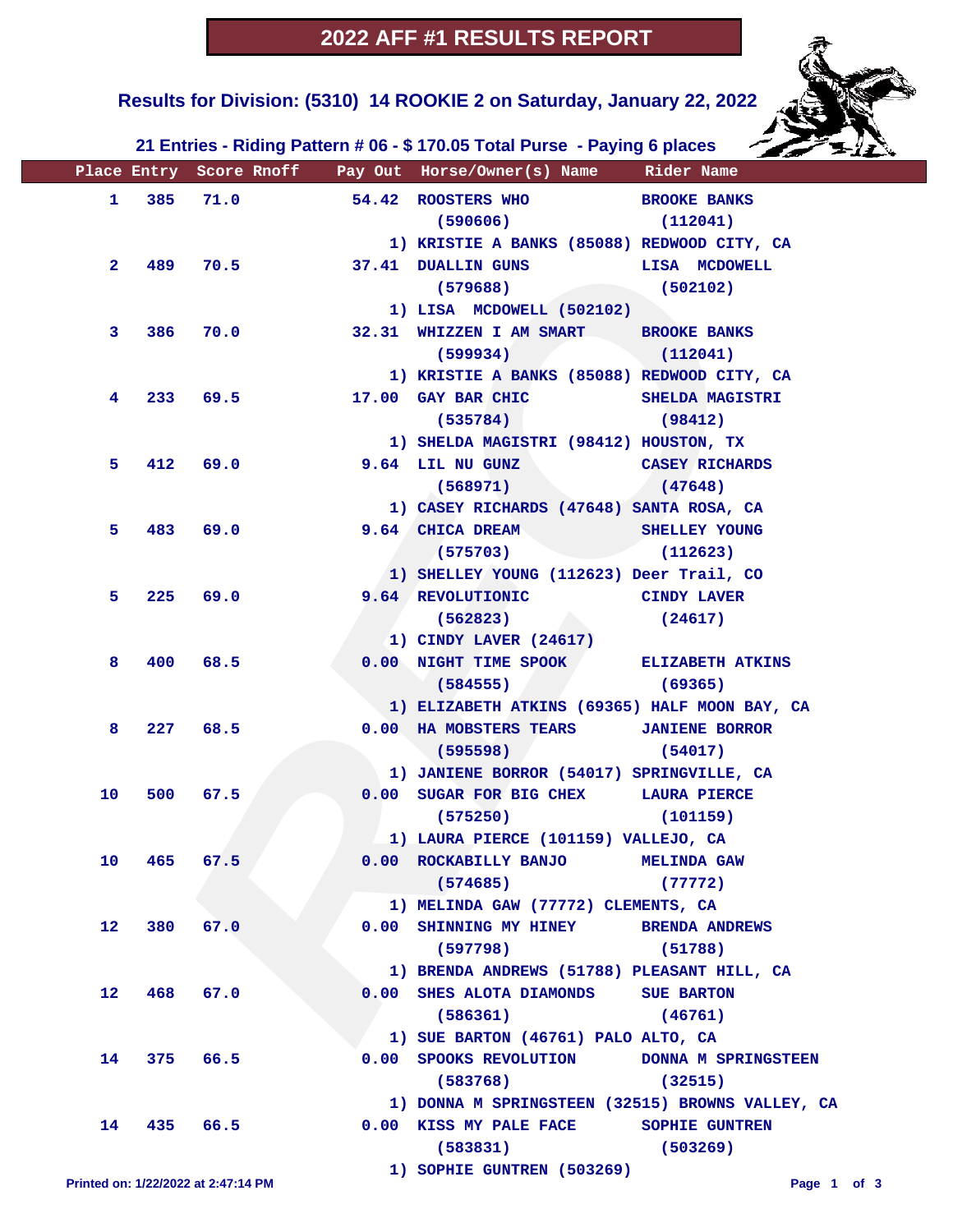

 **Results for Division: (5310) 14 ROOKIE 2 on Saturday, January 22, 2022** 

 **21 Entries - Riding Pattern # 06 - \$ 170.05 Total Purse - Paying 6 places**

|    |     |                                                            | Place Entry Score Rnoff Pay Out Horse/Owner(s) Name Rider Name |                    |
|----|-----|------------------------------------------------------------|----------------------------------------------------------------|--------------------|
| 14 |     | 409 66.5                                                   | 0.00 CUSTOM COFFEE MARION WALKER                               |                    |
|    |     |                                                            | (532300)                                                       | (30873)            |
|    |     |                                                            | 1) MARION WALKER (30873) SANTA ROSA, CA                        |                    |
| 17 |     | 246 65.0                                                   | 0.00 HOLLYWOODS TREASURE CHEYANNE REED                         |                    |
|    |     |                                                            | (550185)                                                       | (53775)            |
|    |     |                                                            | 1) STEVEN ALLEN (37045)                                        |                    |
| 18 | 204 | 63.5                                                       | 0.00 GUNNA GET TIPSY ISABELLE ORD                              |                    |
|    |     |                                                            | (604280)                                                       | (105816)           |
|    |     |                                                            | 1) ISABELLE ORD (105816) MORAGA, CA                            |                    |
| 19 | 449 | 63.0                                                       | 0.00 ALPHA BRAVE HARD                                          | STEPHANIE MARCOZZI |
|    |     |                                                            | (588497)                                                       | (53803)            |
|    |     |                                                            | 1) STEPHANIE MARCOZZI (53803) OROVILLE, CA                     |                    |
| 20 | 493 | 61.0                                                       | 0.00 HOLLYWOODSHINER KARLEY FULLER                             |                    |
|    |     |                                                            | (574774)                                                       | (112860)           |
|    |     |                                                            | 1) KARLEY FULLER (112860), Rangebala                           |                    |
| 21 | 206 | 00.0                                                       | 0.00 MISTER BIG GUN DANICA CARAVETTA                           |                    |
|    |     |                                                            | (573511)                                                       | (100361)           |
|    |     |                                                            | 1) DANICA CARAVETTA (100361) IONE, CA                          |                    |
|    |     | Amount due to NRHA = $17.90$<br>Show Secretary: __________ |                                                                |                    |
|    |     |                                                            |                                                                |                    |
|    |     |                                                            |                                                                |                    |
|    |     |                                                            |                                                                |                    |
|    |     |                                                            |                                                                |                    |
|    |     |                                                            |                                                                |                    |
|    |     |                                                            |                                                                |                    |
|    |     |                                                            |                                                                |                    |
|    |     |                                                            |                                                                |                    |
|    |     |                                                            |                                                                |                    |
|    |     |                                                            |                                                                |                    |
|    |     |                                                            |                                                                |                    |
|    |     |                                                            |                                                                |                    |
|    |     |                                                            |                                                                |                    |
|    |     |                                                            |                                                                |                    |
|    |     |                                                            |                                                                |                    |
|    |     |                                                            |                                                                |                    |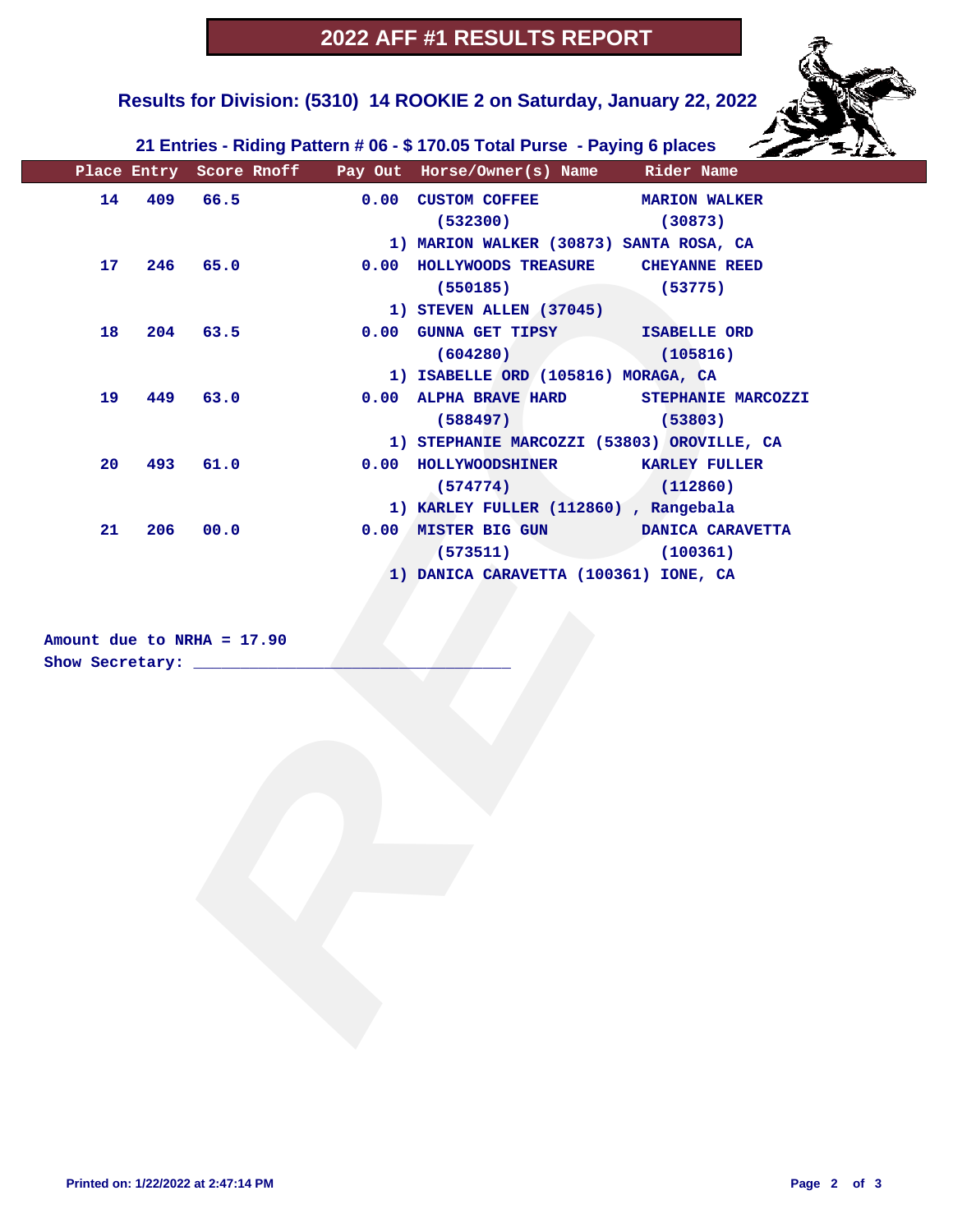**NRHA Calculations for Division: (5310) 14 ROOKIE 2 on Saturday, January 22, 2022**

| Entry Fee             |             | 20.00  |  |  |
|-----------------------|-------------|--------|--|--|
| <b>Total Entries</b>  | $\mathbf x$ | 21     |  |  |
| (A) Gross Entry Fees  | ÷           | 420.00 |  |  |
| Trophy Cost           | ÷           | 62.00  |  |  |
| (B) Gross Entry Fees  |             | 358.00 |  |  |
| (C) Due to NRHA [ 5%] | Ξ           | 17.90  |  |  |
| (D) Net Entry Fees    |             | 340.10 |  |  |
| (E) Retainage         | =           | 170.05 |  |  |
| (F) Amount To Purse   | ٠           | 170.05 |  |  |
| Added Money           | =           | 0.00   |  |  |
| Total Purse           |             | 170.05 |  |  |
|                       |             |        |  |  |
|                       |             |        |  |  |
|                       |             |        |  |  |
|                       |             |        |  |  |
|                       |             |        |  |  |
|                       |             |        |  |  |
|                       |             |        |  |  |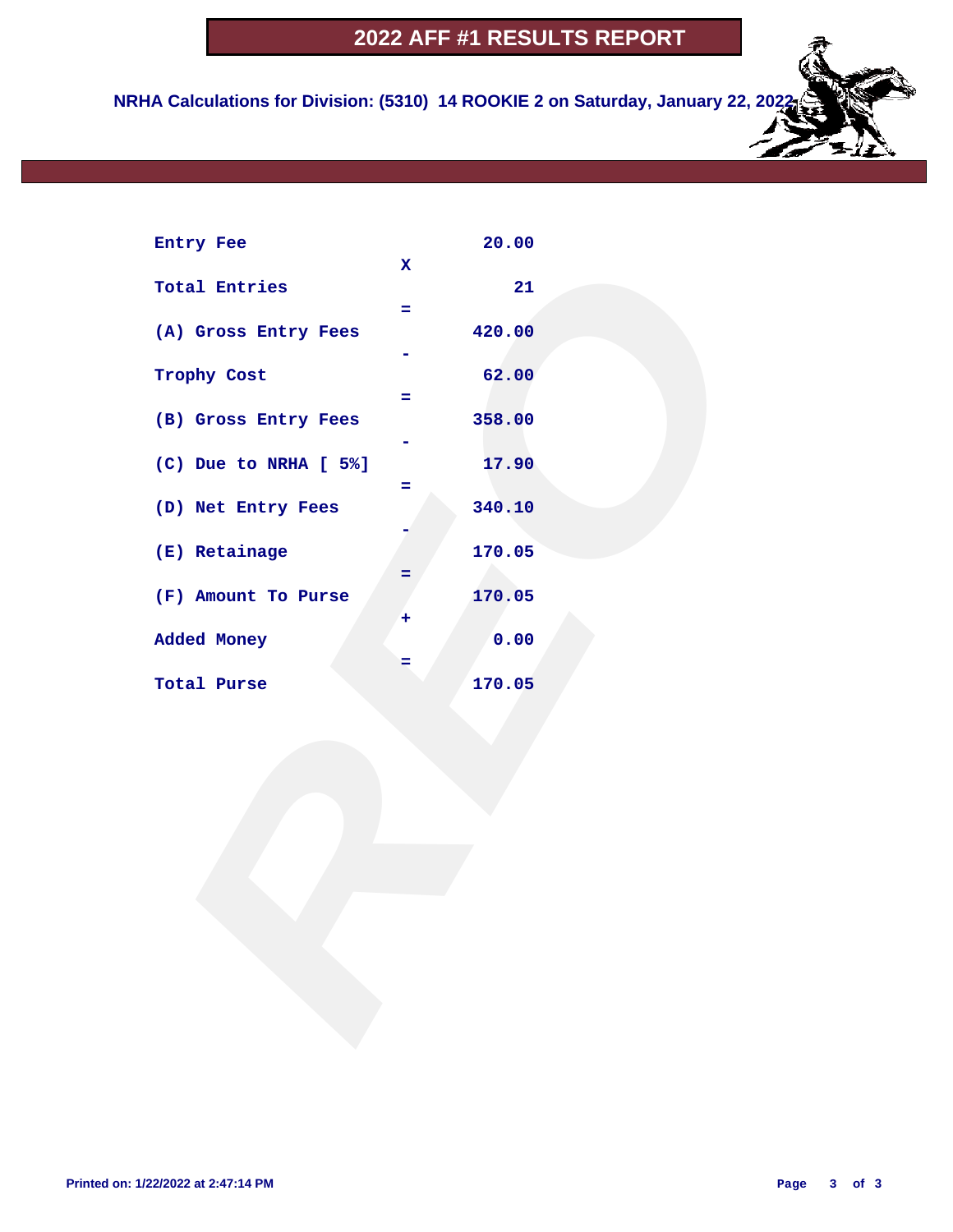**Results for Division: (5301) 15 PT ROOKIE on Saturday, January 22, 2022** 

 **11 Entries - Riding Pattern # 06 - \$ 75.05 Total Purse - Paying 4 places**

|    |     |                             |      | Place Entry Score Rnoff Pay Out Horse/Owner(s) Name Rider Name |                      |
|----|-----|-----------------------------|------|----------------------------------------------------------------|----------------------|
| 1. | 483 | 69.0                        |      | 26.27 CHICA DREAM                                              | <b>SHELLEY YOUNG</b> |
|    |     |                             |      | (575703)                                                       | (112623)             |
|    |     |                             |      | 1) SHELLEY YOUNG (112623) Deer Trail, CO                       |                      |
| 1. | 225 |                             | 69.0 | 26.27 REVOLUTIONIC                                             | <b>CINDY LAVER</b>   |
|    |     |                             |      | (562823)                                                       | (24617)              |
|    |     |                             |      | 1) CINDY LAVER (24617)                                         |                      |
| 3  | 400 | 68.5                        |      | 15.01 NIGHT TIME SPOOK ELIZABETH ATKINS                        |                      |
|    |     |                             |      | (584555)                                                       | (69365)              |
|    |     |                             |      | 1) ELIZABETH ATKINS (69365) HALF MOON BAY, CA                  |                      |
| 4  | 465 | 67.5                        |      | 3.75 ROCKABILLY BANJO MELINDA GAW                              |                      |
|    |     |                             |      | (574685)                                                       | (77772)              |
|    |     |                             |      | 1) MELINDA GAW (77772) CLEMENTS, CA                            |                      |
| 4  | 500 | 67.5                        |      | 3.75 SUGAR FOR BIG CHEX LAURA PIERCE                           |                      |
|    |     |                             |      | (575250)                                                       | (101159)             |
|    |     |                             |      | 1) LAURA PIERCE (101159) VALLEJO, CA                           |                      |
| 6  | 210 | 67.0                        |      | 0.00 ALWAYS GOT A SPARK RAY FULGONI                            |                      |
|    |     |                             |      | (569345)                                                       | (98360)              |
|    |     |                             |      | 1) RAY FULGONI (98360) HOLLISTER, CA                           |                      |
| 6  | 468 | 67.0                        |      | 0.00 SHES ALOTA DIAMONDS SUE BARTON                            |                      |
|    |     |                             |      | (586361)                                                       | (46761)              |
|    |     |                             |      | 1) SUE BARTON (46761) PALO ALTO, CA                            |                      |
| 6  | 380 | 67.0                        |      | 0.00 SHINNING MY HINEY BRENDA ANDREWS                          |                      |
|    |     |                             |      | (597798)                                                       | (51788)              |
|    |     |                             |      | 1) BRENDA ANDREWS (51788) PLEASANT HILL, CA                    |                      |
| 9  | 409 | 66.5                        |      | 0.00 CUSTOM COFFEE MARION WALKER                               |                      |
|    |     |                             |      | (532300)                                                       | (30873)              |
|    |     |                             |      | 1) MARION WALKER (30873) SANTA ROSA, CA                        |                      |
| 9  | 375 | 66.5                        |      | 0.00 SPOOKS REVOLUTION DONNA M SPRINGSTEEN                     |                      |
|    |     |                             |      | (583768)                                                       | (32515)              |
|    |     |                             |      | 1) DONNA M SPRINGSTEEN (32515) BROWNS VALLEY, CA               |                      |
| 11 | 449 | 63.0                        | 0.00 | ALPHA BRAVE HARD                                               | STEPHANIE MARCOZZI   |
|    |     |                             |      | (588497)                                                       | (53803)              |
|    |     |                             |      | 1) STEPHANIE MARCOZZI (53803) OROVILLE, CA                     |                      |
|    |     |                             |      |                                                                |                      |
|    |     |                             |      |                                                                |                      |
|    |     | Amount due to NRHA = $7.90$ |      |                                                                |                      |
|    |     | Show Secretary:             |      |                                                                |                      |
|    |     |                             |      | ATTENTION First Place Tie                                      |                      |
|    |     |                             |      |                                                                |                      |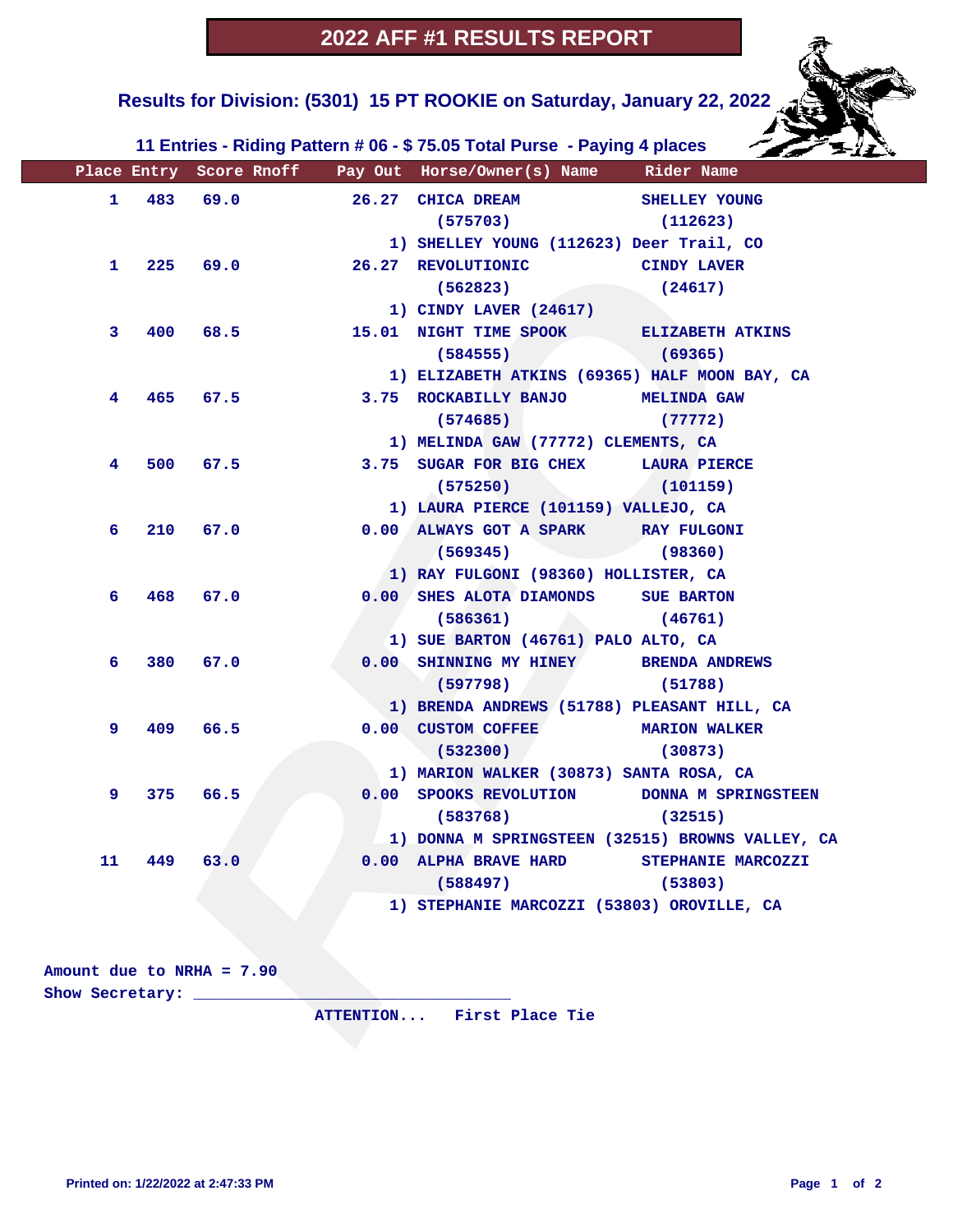**NRHA Calculations for Division: (5301) 15 PT ROOKIE on Saturday, January 22, 20** 

| Entry Fee             |             | 20.00  |  |
|-----------------------|-------------|--------|--|
|                       | $\mathbf x$ |        |  |
| <b>Total Entries</b>  |             | 11     |  |
|                       | Ξ.          |        |  |
| (A) Gross Entry Fees  |             | 220.00 |  |
|                       |             |        |  |
| Trophy Cost           |             | 62.00  |  |
|                       | $=$         |        |  |
| (B) Gross Entry Fees  |             | 158.00 |  |
| (C) Due to NRHA [ 5%] |             | 7.90   |  |
|                       | Ξ           |        |  |
| (D) Net Entry Fees    |             | 150.10 |  |
|                       |             |        |  |
| (E) Retainage         |             | 75.05  |  |
|                       | =           |        |  |
| (F) Amount To Purse   |             | 75.05  |  |
|                       | ٠           |        |  |
| Added Money           |             | 0.00   |  |
|                       | =           |        |  |
| Total Purse           |             | 75.05  |  |
|                       |             |        |  |
|                       |             |        |  |
|                       |             |        |  |
|                       |             |        |  |
|                       |             |        |  |
|                       |             |        |  |
|                       |             |        |  |
|                       |             |        |  |
|                       |             |        |  |
|                       |             |        |  |
|                       |             |        |  |
|                       |             |        |  |
|                       |             |        |  |
|                       |             |        |  |
|                       |             |        |  |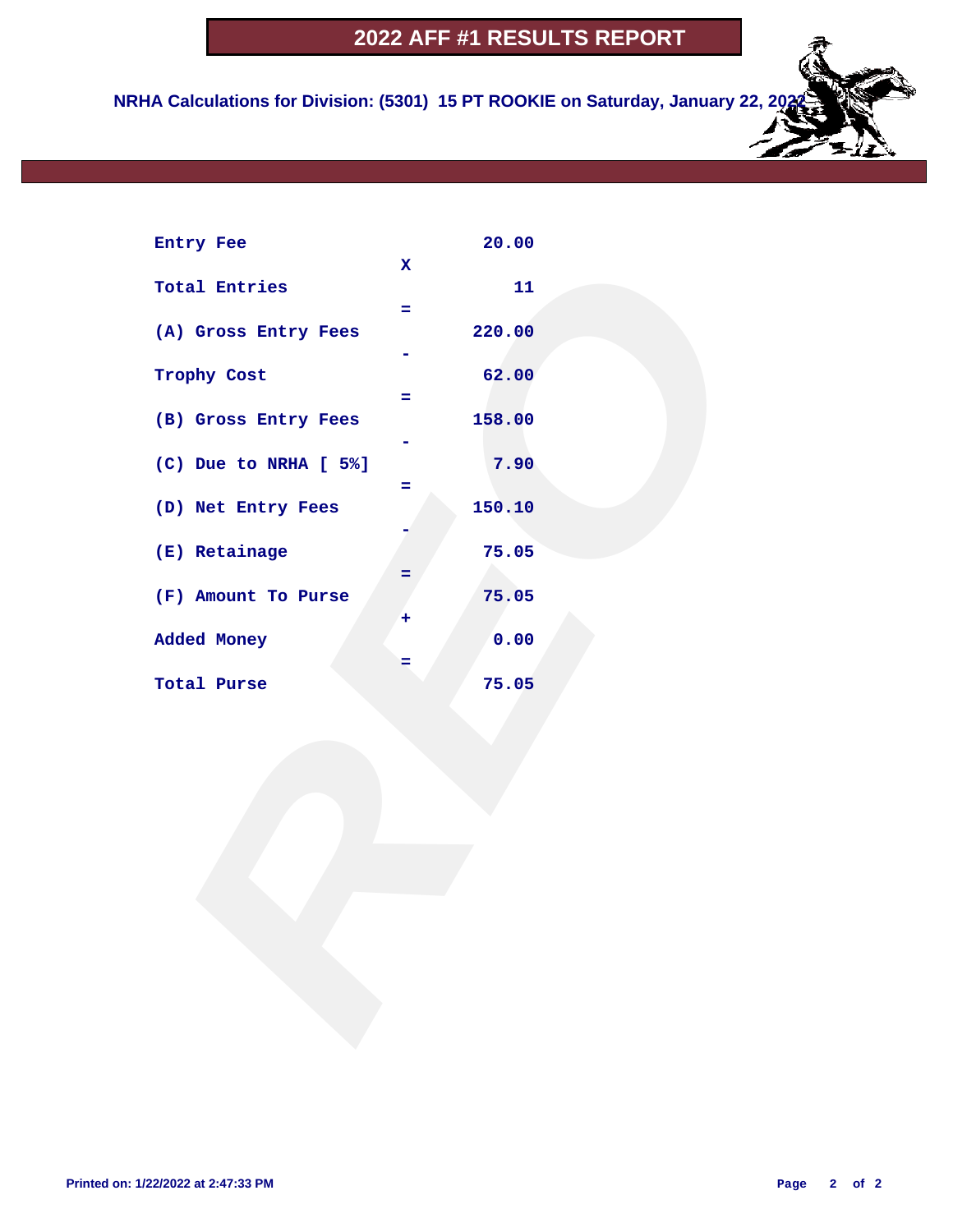**Results for Division: (9955) 16 WCRHA GR on Saturday, January 22, 2022** 

 **25 Entries - Riding Pattern # 06 - \$ 250.00 Total Purse - Paying 7 places**

|                                     |     |            |          | Place Entry Score Rnoff Pay Out Horse/Owner(s) Name Rider Name |                          |
|-------------------------------------|-----|------------|----------|----------------------------------------------------------------|--------------------------|
|                                     |     | 1 489 70.5 |          | 70.00 DUALLIN GUNS LISA MCDOWELL                               |                          |
|                                     |     |            |          | $(579688)$ (502102)                                            |                          |
|                                     |     |            |          | 1) LISA MCDOWELL (502102)                                      |                          |
| $\mathbf{2}^-$                      |     |            | 390 69.0 | 48.75 ITS ALL ON THE LINE CANDICE TANTI                        |                          |
|                                     |     |            |          | $(584984)$ (70817)                                             |                          |
|                                     |     |            |          | 1) CANDICE TANTI (70817) DISCOVERY BAY, CA                     |                          |
| $\mathbf{2}$                        |     |            | 412 69.0 | 48.75 LIL NU GUNZ CASEY RICHARDS                               |                          |
|                                     |     |            |          | (568971)                                                       | (47648)                  |
|                                     |     |            |          | 1) CASEY RICHARDS (47648) SANTA ROSA, CA                       |                          |
| 4                                   |     |            | 395 68.0 | 25.00 COLONELS BIG NITE STEPHANIE MORETTO                      |                          |
|                                     |     |            |          | $(593395)$ $(503412)$                                          |                          |
|                                     |     |            |          | 1) STEPHANIE MORETTO (503412)                                  |                          |
| 5.                                  |     |            | 455 67.5 | 19.17 SHINES RED GIRL EMMA MCNABB                              |                          |
|                                     |     |            |          | $(590091)$ (112909)                                            |                          |
|                                     |     |            |          | 1) EMMA MCNABB (112909), OK                                    |                          |
| 5.                                  |     |            | 465 67.5 | 19.17 ROCKABILLY BANJO MELINDA GAW                             |                          |
|                                     |     |            |          | $(574685)$ (77772)                                             |                          |
|                                     |     |            |          | 1) MELINDA GAW (77772) CLEMENTS, CA                            |                          |
| 5.                                  |     |            | 500 67.5 | 19.17 SUGAR FOR BIG CHEX LAURA PIERCE                          |                          |
|                                     |     |            |          | $(575250)$ (101159)                                            |                          |
|                                     |     |            |          | 1) LAURA PIERCE (101159) VALLEJO, CA                           |                          |
| 8                                   |     | 211 67.0   |          | 0.00 A LITTLE REVOLUTION ERICKA J HARTWIG                      |                          |
|                                     |     |            |          | (105123)                                                       |                          |
|                                     |     |            |          | 1) ERICKA J HARTWIG (105123) IONE, CA                          |                          |
| 8                                   |     | 482 67.0   |          | 0.00 FORGET IT BABY CATHLEEN LEVOS                             |                          |
|                                     |     |            |          | $(598835)$ (501739)                                            |                          |
|                                     |     |            |          | 1) CATHLEEN LEVOS (501739)                                     |                          |
| 10                                  |     | 435 66.5   |          | 0.00 KISS MY PALE FACE SOPHIE GUNTREN                          |                          |
|                                     |     |            |          | $(583831)$ (503269)                                            |                          |
|                                     |     |            |          | 1) SOPHIE GUNTREN (503269)                                     |                          |
| 10                                  | 462 | 66.5       |          | 0.00 LITTLE BIT RISKY                                          | <b>JODIE R BRIXEY</b>    |
|                                     |     |            |          | (578830)                                                       | (31517)                  |
|                                     |     |            |          | 1) JODIE R BRIXEY (31517) ALTAVILLE, CA                        |                          |
| $12 \overline{ }$                   | 495 | 66.0       |          | 0.00 MAXIMUM RYDE                                              | <b>CRISTIN R DINGMAN</b> |
|                                     |     |            |          | (651230)                                                       | (71162)                  |
|                                     |     |            |          | 1) CRISTIN R DINGMAN (71162) FOLSOM, CA                        |                          |
| 13                                  | 467 | 65.5       |          | 0.00 ALMIGHTY CHIC                                             | <b>NANCY HERSH</b>       |
|                                     |     |            |          | (565838)                                                       | (54905)                  |
|                                     |     |            |          | 1) NANCY HERSH (54905)                                         |                          |
| 14                                  | 491 | 62.0       |          | 0.00 SHINING DOUBLE SALUTE PATTIE HINRICHS                     |                          |
|                                     |     |            |          | (569994)                                                       | (999999)                 |
|                                     |     |            |          | 1) MARK MISASI (70453) SACRAMENTO, CA                          |                          |
| 15                                  |     | 493 61.0   |          | 0.00 HOLLYWOODSHINER                                           | <b>KARLEY FULLER</b>     |
|                                     |     |            |          | (574774)                                                       | (112860)                 |
| Printed on: 1/22/2022 at 2:47:51 PM |     |            |          | 1) KARLEY FULLER (112860), Rangebala                           | Page 1 of 3              |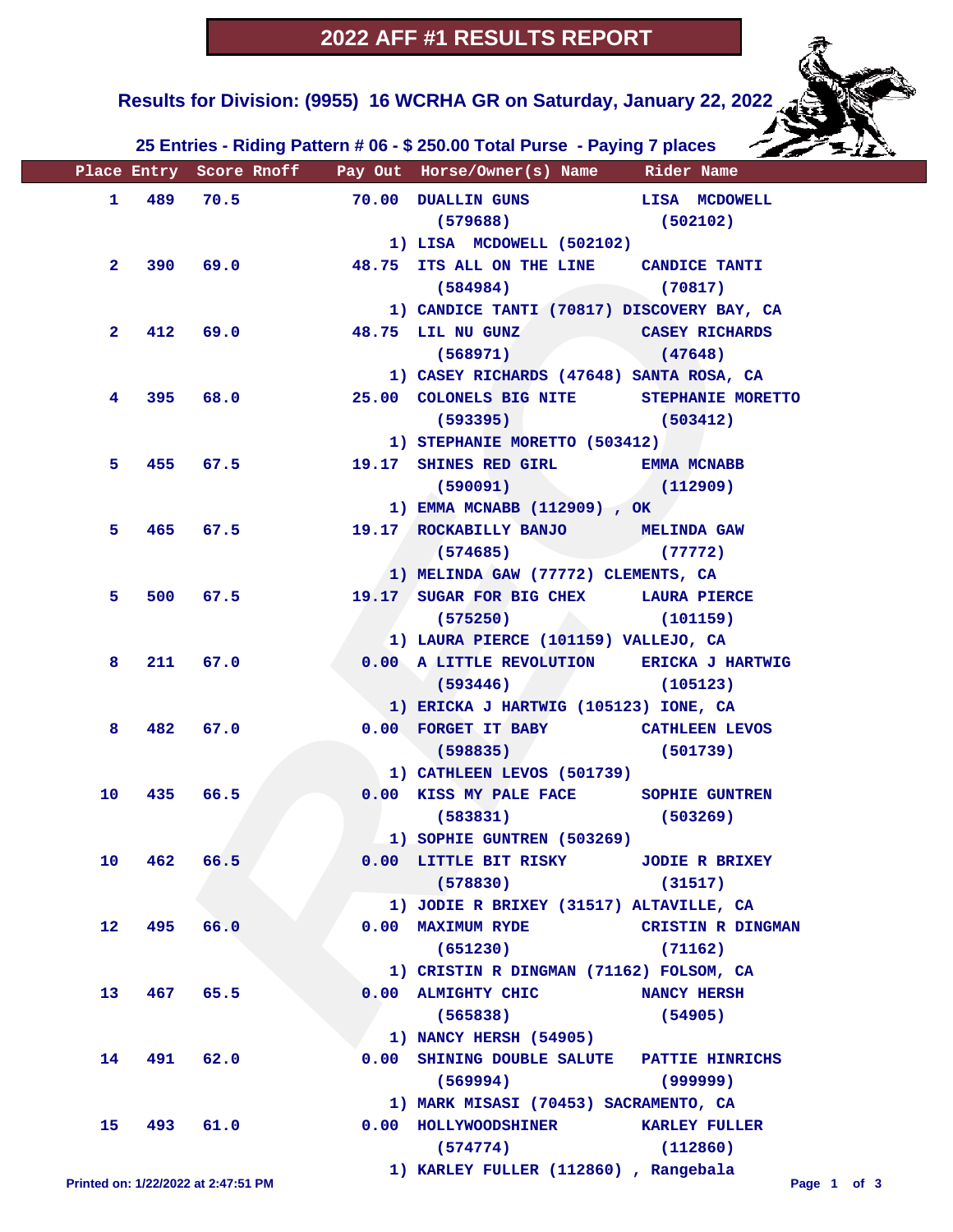**Results for Division: (9955) 16 WCRHA GR on Saturday, January 22, 2022** 

 **25 Entries - Riding Pattern # 06 - \$ 250.00 Total Purse - Paying 7 places**

|    |     |                           | Place Entry Score Rnoff Pay Out Horse/Owner(s) Name Rider Name  |                          |
|----|-----|---------------------------|-----------------------------------------------------------------|--------------------------|
| 16 | 214 | 00.0                      | 0.00 GUNNIES RX ON LINE JULIANNE THOMAS<br>(600743)<br>(101555) |                          |
|    |     |                           | 1) JULIANNE THOMAS (101555) IONE, CA                            |                          |
| 16 |     | 201 00.0                  | 0.00 WHIZ ELI CODIE JENNIFER SIMNING                            |                          |
|    |     |                           | (579889)                                                        | (112097)                 |
|    |     |                           | 1) JENNIFER SIMNING (112097) Wilsonville, AL                    |                          |
| 16 | 466 | 00.0                      | 0.00 WALLA GREAT PINE ISABEL DARBY                              |                          |
|    |     |                           | (568382)                                                        | (503595)                 |
|    |     |                           | 1) STUART DARBY (503597)                                        |                          |
| 16 | 457 | 00.0                      | 0.00 LITTLE GOLD FANCY AMBER BRUNCK                             |                          |
|    |     |                           | (534609)                                                        | (44397)                  |
|    |     |                           | 1) AMBER BRUNCK (44397) BRENTWOOD, CA                           |                          |
| 16 | 222 | 00.0                      | 0.00 IMA DREAMY MAGNUM                                          | <b>JOEY JACKLYN BEAK</b> |
|    |     |                           | (594564)                                                        | (109938)                 |
|    |     |                           | 1) JOEY JACKLYN BEAK (109938) COMPTCHE, CA                      |                          |
| 16 | 401 | 00.0                      | 0.00 XTRA BAMSTEP                                               | <b>EMILY BASSETT</b>     |
|    |     |                           | (578800)                                                        | (502813)                 |
|    |     |                           | 1) EMILY BASSETT (502813)                                       |                          |
| 16 | 226 | 00.0                      | 0.00 JOHNNY RINGO                                               | SHEILA MAXWELL           |
|    |     |                           | (600988)                                                        | (111479)                 |
|    |     |                           | 1) SHEILA MAXWELL (111479) Woodstock, GA                        |                          |
| 23 |     | 432 Scratched             | 0.00 WORKING IN HOLLYWOOD SUE DARCY                             |                          |
|    |     |                           | (568835)<br>and the contract of                                 | (504767)                 |
|    |     |                           | 1) SUE DARCY (504767)                                           |                          |
| 24 |     | 217 Scratched             | 0.00 STEPPIN OUT SMOKIN SHERRI COLL                             |                          |
|    |     |                           | (584419)<br>$\mathcal{L}$                                       | (506510)                 |
|    |     |                           | 1) T. MICHAEL BILLINGS (26001) BILLINGS, MT                     |                          |
| 25 | 476 | Scratched                 | $0.00$ BAILEY.                                                  | SOPHIA CALAMARI          |
|    |     |                           | (999999)                                                        | (999999)                 |
|    |     |                           | 1) ERIC LAPORTE (25335) CLEMENTS, CA                            |                          |
|    |     |                           |                                                                 |                          |
|    |     |                           |                                                                 |                          |
|    |     | Amount due to NRHA = 0.00 |                                                                 |                          |
|    |     | Show Secretary:           |                                                                 |                          |
|    |     |                           | ATTENTION This class may not be fully scored                    |                          |
|    |     |                           |                                                                 |                          |
|    |     |                           |                                                                 |                          |
|    |     |                           |                                                                 |                          |

| Amount due to NRHA = $0.00$ |  |                                              |  |  |  |
|-----------------------------|--|----------------------------------------------|--|--|--|
| Show Secretary:             |  |                                              |  |  |  |
|                             |  | ATTENTION This class may not be fully scored |  |  |  |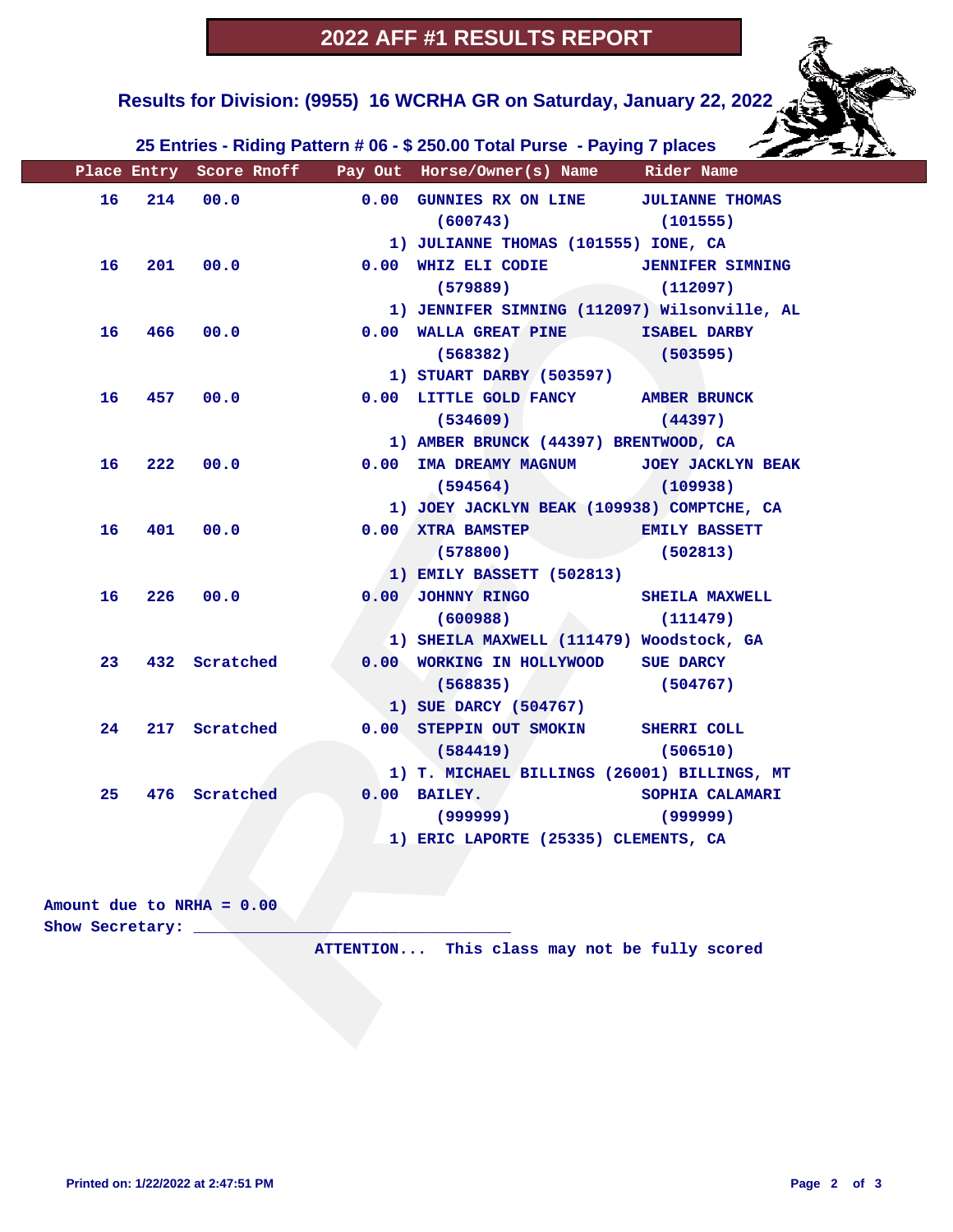**NRHA Calculations for Division: (9955) 16 WCRHA GR on Saturday, January 22, 2023** 

| Entry Fee             |                  | 20.00  |  |
|-----------------------|------------------|--------|--|
| <b>Total Entries</b>  | $\mathbf x$<br>÷ | 25     |  |
| (A) Gross Entry Fees  |                  | 500.00 |  |
| Trophy Cost           | Ξ                | 0.00   |  |
| (B) Gross Entry Fees  |                  | 500.00 |  |
| (C) Due to NRHA [ 0%] | Ξ                | 0.00   |  |
| (D) Net Entry Fees    |                  | 500.00 |  |
| (E) Retainage         | =                | 250.00 |  |
| (F) Amount To Purse   | ٠                | 250.00 |  |
| Added Money           | =                | 0.00   |  |
| Total Purse           |                  | 250.00 |  |
|                       |                  |        |  |
|                       |                  |        |  |
|                       |                  |        |  |
|                       |                  |        |  |
|                       |                  |        |  |
|                       |                  |        |  |
|                       |                  |        |  |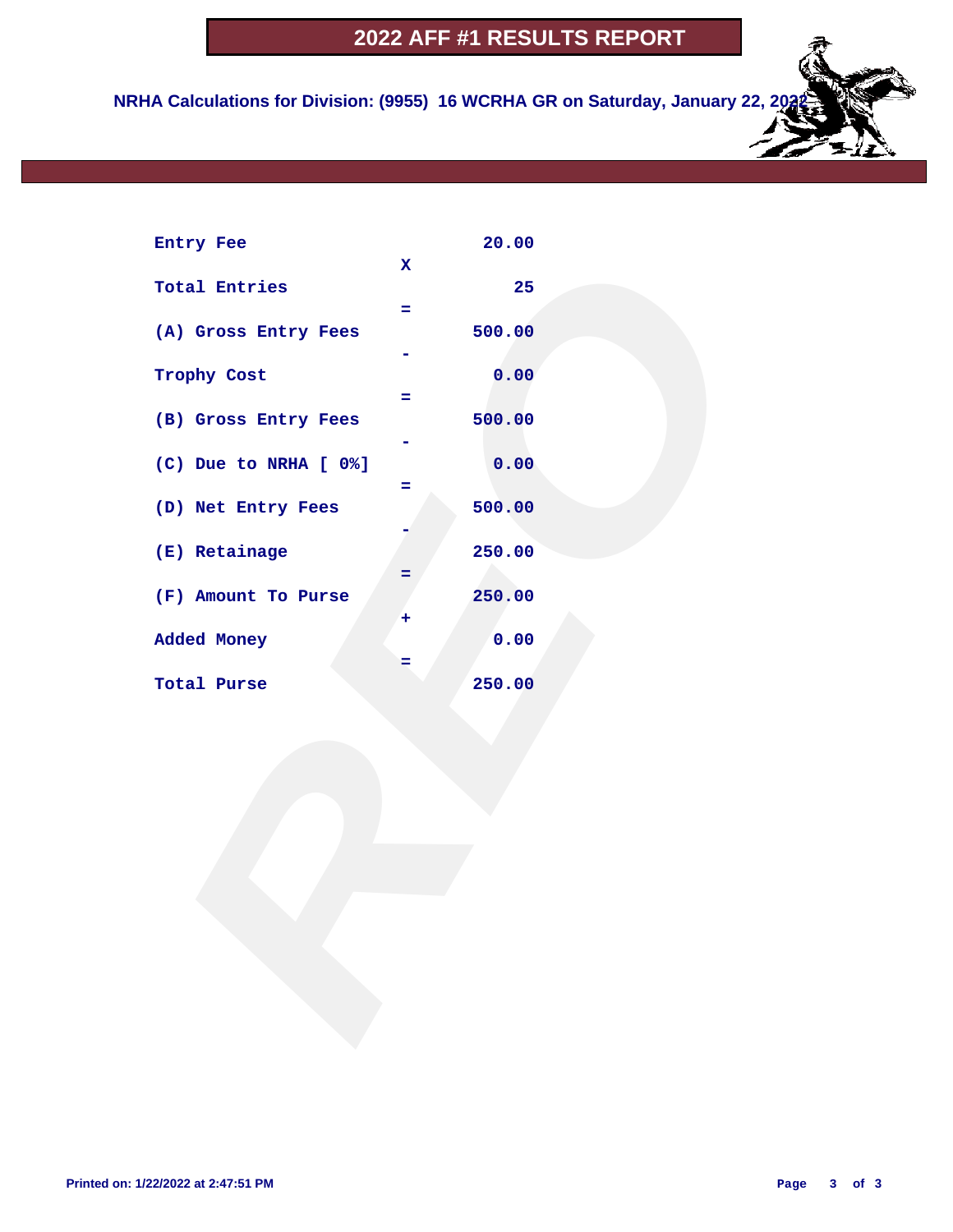|                |             | NRHA Judges Score Card<br>Event: 2022 WCRHA AFF #1<br>Maneuver Scores: -1 1/2 Extremely Poor -1 Very Poor -1/2 Poor 0 Correct +1/2 Good +1 Very Good +1 1/2 Excellent |                                           |                          |                          | Date: 1/22/2022 Class: 07 |                 |                | Judge: H. MOOC           |   |                  | Pattern: 06 |
|----------------|-------------|-----------------------------------------------------------------------------------------------------------------------------------------------------------------------|-------------------------------------------|--------------------------|--------------------------|---------------------------|-----------------|----------------|--------------------------|---|------------------|-------------|
|                |             | MANEUVER DESCRIPTION<br><b>MANEUVER</b>                                                                                                                               | <b>RS</b><br>ĩ                            | LS<br>$\tilde{2}$        | LCFFS<br>3               | <b>RCFFS</b><br>$\Delta$  | <b>RRB</b><br>5 | LRB<br>6       | S&B<br>7                 | 8 | PENALTY<br>TOTAL |             |
| DRAW           | EXH#        | PENALTY                                                                                                                                                               |                                           |                          |                          | $\frac{1}{2}$             |                 |                |                          |   |                  | SCORE       |
| 1              | 482         | SCORE                                                                                                                                                                 |                                           | $-\frac{1}{2}$           |                          |                           |                 | $-\frac{1}{2}$ | $-1/2$                   |   |                  | 67          |
|                |             |                                                                                                                                                                       |                                           | 69                       |                          |                           |                 |                |                          |   |                  |             |
| DRAW           | EXH#        | PENALTY                                                                                                                                                               |                                           |                          |                          |                           |                 |                |                          |   |                  | SCORE       |
|                | right,      | SCORE                                                                                                                                                                 |                                           |                          |                          |                           |                 |                |                          |   |                  |             |
| DRAW           | EXH#        | PENALTY                                                                                                                                                               |                                           |                          | P5                       |                           |                 |                |                          |   |                  | SCORE       |
| $\overline{3}$ | 459         | SCORE                                                                                                                                                                 | $-\frac{1}{2}$                            | $-\frac{1}{2}$           | $-1/2$                   | $\circ$                   | $-\frac{1}{2}$  | $-\frac{1}{2}$ | $-\frac{1}{64}$          |   |                  | 62          |
| DRAW           | EXH#        | PENALTY                                                                                                                                                               |                                           | 69                       |                          |                           | 68              |                |                          |   |                  | SCORE       |
| 4              | 400         | SCORE                                                                                                                                                                 | ◯                                         | O                        | O                        | $\bigcirc$                | $-\frac{1}{2}$  |                |                          |   |                  | 6872        |
|                |             |                                                                                                                                                                       |                                           |                          |                          |                           | $69\%$          |                |                          |   |                  |             |
| DRAW           | EXH#        | PENALTY                                                                                                                                                               |                                           | $\frac{1}{2}$            |                          |                           |                 |                |                          |   |                  | SCORE       |
| 5              | 433         | SCORE                                                                                                                                                                 | $-1/$                                     |                          | $-1/2$                   | $-1/2$                    | $\circ$         |                | $-1/2$                   |   |                  |             |
|                |             |                                                                                                                                                                       |                                           |                          | 69                       | 6812                      |                 |                |                          |   |                  |             |
| DRAW           | EXH#        | PENALTY                                                                                                                                                               |                                           |                          |                          |                           |                 |                |                          |   |                  | SCORE       |
| 6              | 386         | SCORE                                                                                                                                                                 | O                                         |                          |                          | $+\frac{1}{2}$            | $\bigcirc$      | $-\frac{1}{2}$ | $\circ$                  |   |                  | 70          |
|                |             |                                                                                                                                                                       |                                           |                          |                          |                           |                 | 70             |                          |   |                  |             |
| DRAW           | EXH#        | PENALTY                                                                                                                                                               |                                           |                          |                          |                           |                 |                |                          |   |                  | SCORE       |
| 7              | 396         | SCORE                                                                                                                                                                 | €                                         |                          | $-\frac{1}{2}$           | $-\frac{1}{2}$            | $-1/2$          | $\circ$        | $\circlearrowright$      |   |                  | 67          |
|                |             |                                                                                                                                                                       |                                           |                          |                          | 69                        | $68\frac{1}{2}$ |                |                          |   |                  | SCORE       |
| DRAW           | EXH#        | PENALTY                                                                                                                                                               |                                           |                          |                          |                           |                 |                |                          |   |                  |             |
| 8              | 246         | SCORE                                                                                                                                                                 | $-\frac{1}{2}$                            |                          | $-\frac{1}{2}$           | $\overline{\phantom{a}}$  |                 | -<br>66        | $\overline{\phantom{a}}$ |   |                  | 65          |
|                |             |                                                                                                                                                                       |                                           | 69                       |                          |                           | 67              |                |                          |   |                  | SCORE       |
| DRAW           | EXH#<br>252 | PENALTY<br>SCORE                                                                                                                                                      |                                           | $\overline{\phantom{0}}$ |                          |                           |                 |                |                          |   |                  |             |
| 9              |             |                                                                                                                                                                       |                                           |                          |                          |                           |                 |                |                          |   |                  |             |
| DRAW           | EXH#        | PENALTY                                                                                                                                                               |                                           |                          | P2                       | P2                        |                 |                |                          |   |                  | SCORE       |
| 10             | 226         | SCORE                                                                                                                                                                 | $\frac{1}{2}$<br>$\overline{\phantom{a}}$ |                          | $\overline{\phantom{a}}$ | $ \frac{1}{2}$            | $-\frac{1}{2}$  | $-1$           |                          |   |                  |             |

Judge's Signature Howard Moore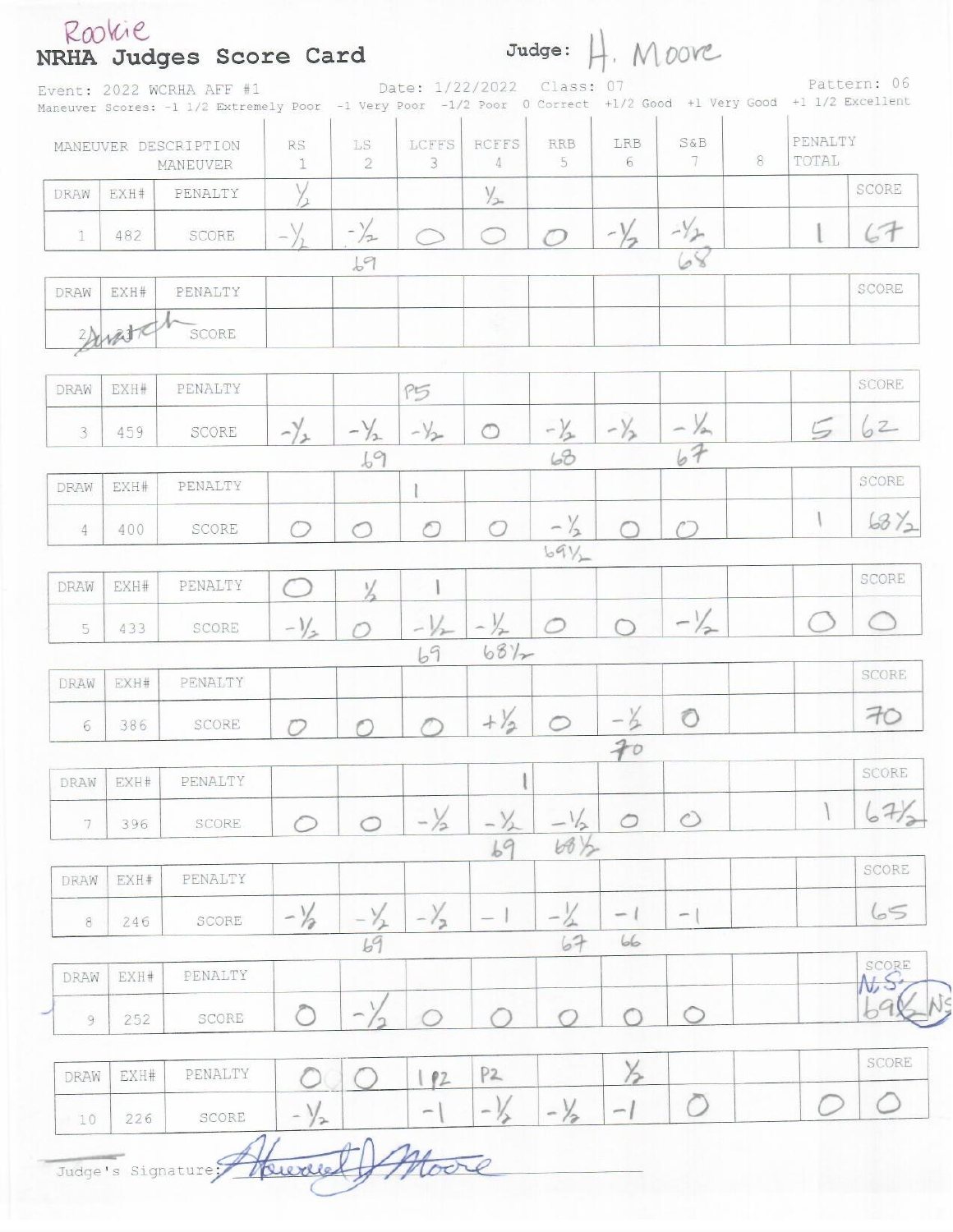|      |      | NRHA Judges Score Card                                                                                                                      |                                            |                 |                           |                                |                  |                | $Judge: $ $H. $ Mbove |   |                  |             |
|------|------|---------------------------------------------------------------------------------------------------------------------------------------------|--------------------------------------------|-----------------|---------------------------|--------------------------------|------------------|----------------|-----------------------|---|------------------|-------------|
|      |      | Event: 2022 WCRHA AFF #1<br>Maneuver Scores: -1 1/2 Extremely Poor -1 Very Poor -1/2 Poor 0 Correct +1/2 Good +1 Very Good +1 1/2 Excellent |                                            |                 | Date: 1/22/2022 Class: 07 |                                |                  |                |                       |   |                  | Pattern: 06 |
|      |      | <b>MANEUVER</b><br>DESCRIPTION<br><b>MANEUVER</b>                                                                                           | RS.<br>LS<br>$\mathcal{D}$<br>$\mathbb{1}$ |                 | LCFFS<br>3                | <b>RCFFS</b><br>$\overline{4}$ | <b>RRB</b><br>5. | LRB<br>6       | S&B<br>7              | 8 | PENALTY<br>TOTAL |             |
| DRAW | EXH# | PENALTY                                                                                                                                     |                                            |                 |                           |                                |                  |                |                       |   |                  | SCORE       |
| 11   | 467  | SCORE                                                                                                                                       |                                            |                 |                           | $\frac{-1}{69}$                | $-1/2$           |                | $\Rightarrow$         |   | $\mathfrak{D}$   | 65          |
|      |      |                                                                                                                                             |                                            |                 |                           |                                |                  | 63             | 6771                  |   |                  |             |
| DRAW | EXH# | PENALTY                                                                                                                                     |                                            |                 |                           |                                |                  |                |                       |   |                  | SCORE       |
| 12   | 412  | SCORE                                                                                                                                       |                                            | $-\frac{1}{2}$  |                           |                                |                  | $ \prime$      |                       |   |                  |             |
|      |      |                                                                                                                                             |                                            | $69\frac{1}{2}$ |                           |                                |                  |                |                       |   |                  |             |
| DRAW | EXH# | PENALTY                                                                                                                                     |                                            |                 | P2                        | 82                             | $\times$         |                |                       |   |                  | SCORE       |
| 13   | 204  | SCORE                                                                                                                                       |                                            |                 | $-\frac{1}{2}$            |                                |                  |                |                       |   | $5\%$            | 631         |
|      |      |                                                                                                                                             |                                            |                 |                           | 69                             |                  |                |                       |   |                  |             |
| DRAW | EXH# | PENALTY                                                                                                                                     |                                            |                 |                           |                                |                  |                |                       |   |                  | SCORE       |
| 14   | 380  | SCORE                                                                                                                                       |                                            |                 |                           |                                |                  |                | $\sim$                |   |                  | 67          |
|      |      |                                                                                                                                             |                                            |                 |                           |                                |                  | 69             | 68                    |   |                  |             |
| DRAW | EXH# | PENALTY                                                                                                                                     |                                            |                 |                           |                                |                  |                |                       |   |                  | SCORE       |
| 15   | 228  | <b>SCORE</b>                                                                                                                                | $-\frac{1}{2}$                             |                 |                           | $\bigcirc$                     | $\circ$          | $-\frac{1}{2}$ | $-1/2$                |   |                  | 63          |
|      |      |                                                                                                                                             |                                            |                 | 69                        |                                |                  |                |                       |   |                  |             |

|  | DRAW EXH# PENALTY |  |  |  |  |  |
|--|-------------------|--|--|--|--|--|
|  | NOVEL 237 SCORE   |  |  |  |  |  |

| DRAW | EXH# | PENALTY          |              |        |  |        |   |  | SCORE |
|------|------|------------------|--------------|--------|--|--------|---|--|-------|
|      | 211  | SCORE            | <b>Texas</b> | with a |  | $\sim$ | - |  |       |
|      |      |                  |              |        |  |        |   |  |       |
| DRAW | EXH# | $\verb PENALTY $ |              |        |  |        |   |  | SCORE |
| 18   | 483  | SCORE            |              | $\sim$ |  |        |   |  |       |

|    |     | DRAW EXH# PENALTY |  |  |  |  |  |
|----|-----|-------------------|--|--|--|--|--|
| 19 | 233 | SCORE             |  |  |  |  |  |

|           | DRAW   EXH#   PENALTY |  |  | SCORL |
|-----------|-----------------------|--|--|-------|
| Barby 176 | SCORE                 |  |  |       |

Judge's Signature: Abward Moore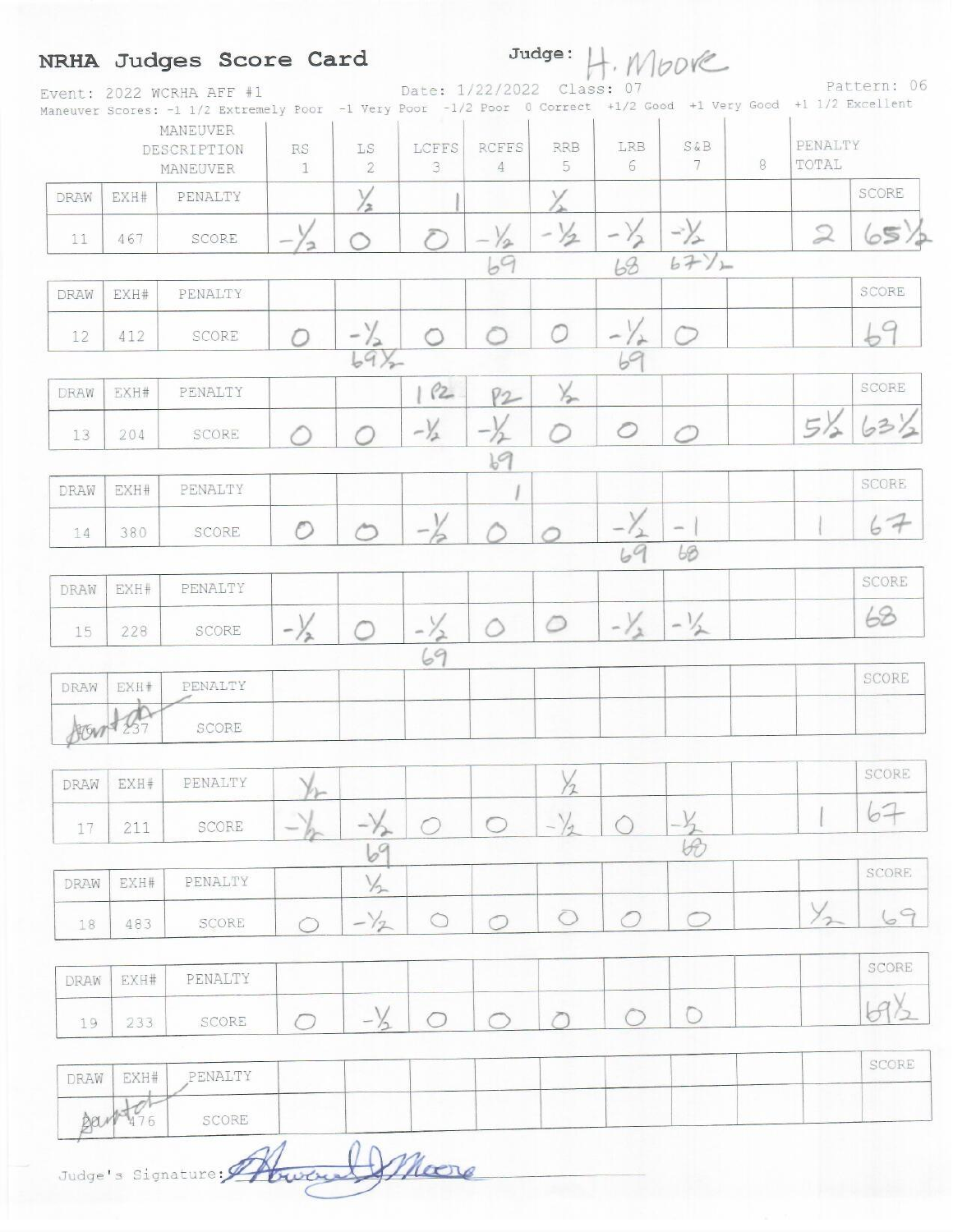## NRHA Judges Score Card

 $Judge: #. 100072$ Pattern: 06 Date: 1/22/2022 Class: 07 Event: 2022 WCRHA AFF #1 Maneuver Scores: -1 1/2 Extremely Poor -1 Very Poor -1/2 Poor 0 Correct +1/2 Good +1 Very Good +1 1/2 Excellent

|      |      | MANEUVER<br>DESCRIPTION<br>MANEUVER | $\mathbb{R}\mathbb{S}$<br>$\mathbbm{1}$ | LS<br>$\tilde{2}$ | LCFFS<br>3               | <b>RCFFS</b><br>$\overline{4}$ | <b>RRB</b><br>5       | LRB<br>6                 | <b>S&amp;B</b><br>7 | 8 | PENALTY<br>TOTAL |                  |
|------|------|-------------------------------------|-----------------------------------------|-------------------|--------------------------|--------------------------------|-----------------------|--------------------------|---------------------|---|------------------|------------------|
| DRAW | EXH# | PENALTY                             |                                         |                   |                          | 55                             |                       | $\frac{1}{2}$            |                     |   |                  | SCORE            |
| 21   | 397  | SCORE                               | $\circ$                                 | $\circ$           | $-\frac{1}{2}$           | $\sim$                         | $-$                   | $\overline{\phantom{0}}$ | $-\frac{1}{2}$      |   |                  |                  |
|      |      |                                     |                                         |                   |                          |                                |                       | $bb +$                   |                     |   |                  |                  |
| DRAW | EXH# | PENALTY                             |                                         |                   |                          |                                |                       |                          |                     |   |                  | SCORE            |
| 22   | 390  | SCORE                               | $\bigcap$                               | $-\frac{1}{2}$    | 0                        | $\bigcirc$                     | $-\frac{y}{69}$       |                          |                     |   |                  | 69               |
| DRAW | EXH# | PENALTY                             | Ιэ.                                     | $\frac{1}{2}$     |                          |                                |                       |                          |                     |   |                  | SCORE            |
| 23   | 495  | SCORE                               | $-\frac{1}{2}$                          | $-\frac{1}{2}$    | $-\frac{1}{2}$           | $-\frac{1}{66}$                | $-\frac{1}{2}$        | $-\frac{\gamma}{2}$      | $\circ$             |   |                  | 66               |
|      |      |                                     |                                         | 69                |                          |                                |                       | 67                       |                     |   |                  |                  |
| DRAW | EXH# | PENALTY                             |                                         |                   |                          |                                |                       |                          |                     |   |                  | SCORE            |
| 24   | 489  | SCORE                               | $\circlearrowright$                     | ◯                 | ◯                        | $t\frac{1}{2}$                 | $\circ$               | $\bigcirc$               | 0                   |   |                  | 70/2             |
| DRAW | EXH# | PENALTY                             | P <sub>2</sub>                          |                   |                          |                                |                       |                          |                     |   |                  | SCORE            |
| 25   | 210  | SCORE                               | $\overline{\phantom{a}}$                | $\bigcirc$        | $\overline{\phantom{0}}$ | $-\sqrt{2}$                    |                       | $\circ$                  | $\subset$           |   | $\overline{2}$   | 67               |
|      |      |                                     | 69                                      |                   |                          |                                | $rac{11}{69}$         |                          |                     |   |                  |                  |
| DRAW | EXH# | PENALTY                             |                                         |                   |                          |                                | $\frac{1}{2}$         |                          |                     |   |                  | SCORE            |
| 26   | 409  | SCORE                               | $-\sqrt{2}$                             | $-\frac{1}{2}$    | $\bigcirc$               | $-\frac{1}{2}$                 | $-\frac{\sqrt{3}}{2}$ | $- \frac{1}{2}$          | $-\frac{1}{2}$      |   | $\frac{1}{2}$    | $d_0$            |
|      |      |                                     |                                         | 69                |                          |                                | $\varphi$             |                          | 67                  |   |                  |                  |
| DRAW | EXH# | PENALTY                             |                                         |                   |                          |                                |                       |                          |                     |   |                  | SCORE            |
| 27   | 385  | $\texttt{SCORE}$                    |                                         | $+\frac{1}{2}$    |                          |                                |                       | $+V_{2}$                 | $\curvearrowleft$   |   |                  | 71               |
|      |      |                                     |                                         |                   |                          |                                |                       | 7                        |                     |   |                  | SCORE            |
| DRAW | EXH# | PENALTY                             |                                         |                   |                          | $\frac{1}{2}$                  |                       |                          |                     |   |                  |                  |
| 28   | 201  | SCORE                               | $-\frac{1}{2}$                          |                   | $-\frac{1}{2}$           | $-\frac{1}{2}$                 |                       |                          |                     |   |                  | $\overline{(\ }$ |
| DRAW | EXH# | PENALTY                             |                                         |                   |                          |                                |                       |                          |                     |   |                  | SCORE            |
| 29   | 388  | SCORE                               | $\cap$                                  | $-\frac{1}{2}$    |                          | O                              | $-\frac{1}{2}$        | $\bigcirc$               | Ô                   |   |                  | 69               |
|      |      |                                     |                                         |                   |                          |                                | b9                    |                          |                     |   |                  |                  |
| DRAW | EXH# | PENALTY                             |                                         |                   | P <sub>2</sub>           |                                |                       |                          |                     |   |                  | SCORE            |
| 30   | 435  | SCORE                               |                                         |                   |                          | $-\sqrt{2}$                    | $\circ$               |                          |                     |   | $\geq$           | b/b/2            |
|      |      | Judge's Signature:                  |                                         |                   |                          | 69                             |                       |                          | $68\frac{1}{2}$     |   |                  |                  |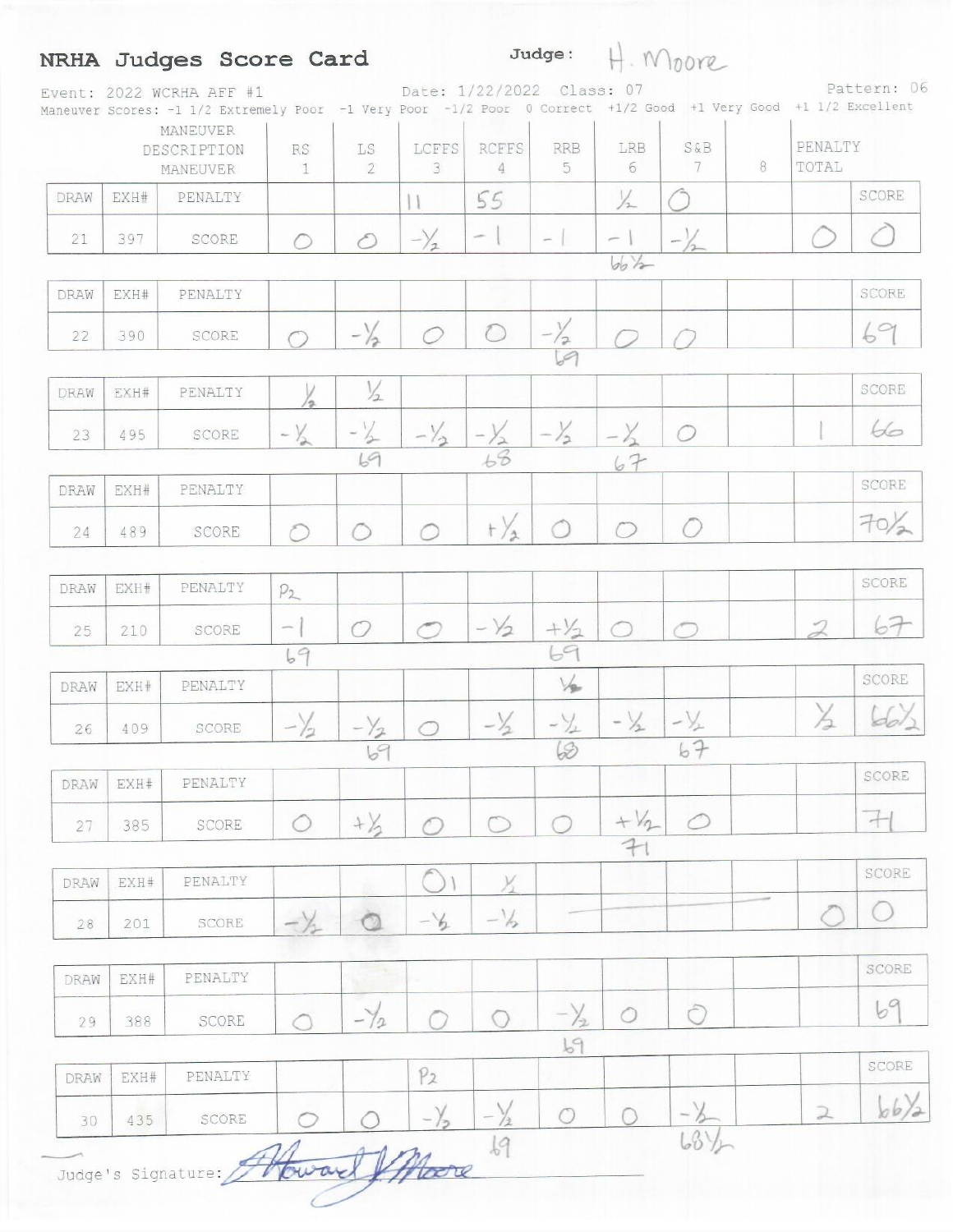|      |      | Maneuver Scores: -1 1/2 Extremely Poor -1 Very Poor -1/2 Poor 0 Correct +1/2 Good +1 Very Good +1 1/2 Excellent<br><b>MANEUVER</b> |                           |                   |                        |                   |                 |                 |                     |   |                  |                      |
|------|------|------------------------------------------------------------------------------------------------------------------------------------|---------------------------|-------------------|------------------------|-------------------|-----------------|-----------------|---------------------|---|------------------|----------------------|
|      |      | DESCRIPTION<br>MANEUVER                                                                                                            | <b>RS</b><br>$\mathbb{1}$ | LS<br>2           | LCFFS<br>$\mathcal{F}$ | <b>RCFFS</b><br>4 | <b>RRB</b><br>5 | <b>LRB</b><br>6 | <b>S&amp;B</b><br>7 | 8 | PENALTY<br>TOTAL |                      |
| DRAW | EXH# | PENALTY                                                                                                                            |                           |                   |                        |                   |                 |                 | P5                  |   |                  | SCORE                |
| 31   | 449  | SCORE                                                                                                                              | ○                         | $-\sqrt{\lambda}$ |                        |                   | $-\sqrt{2}$     | $-\frac{1}{2}$  | $-\frac{1}{2}$      |   |                  | 63                   |
|      |      |                                                                                                                                    |                           |                   |                        |                   | 69              |                 | 68                  |   |                  |                      |
| DRAW | EXH# | PENALTY                                                                                                                            |                           |                   | P2P2                   |                   |                 |                 | $\frac{1}{2}$       |   |                  | SCORE                |
| 32   | 491  | SCORE                                                                                                                              | $-\frac{1}{2}$            | $-\frac{v}{69}$   |                        | $-\frac{1}{2}$    | $-\frac{1}{2}$  |                 |                     |   | $4\%$            | $\circ$ <sup>2</sup> |
|      |      |                                                                                                                                    |                           |                   | 68                     |                   | b4              | 66/2            |                     |   |                  |                      |
| DRAW | EXH# | PENALTY                                                                                                                            |                           |                   | 'n.                    |                   |                 |                 |                     |   |                  | SCORE                |
| 33   | 457  | SCORE                                                                                                                              | $-\frac{1}{2}$            | $-\frac{V_1}{2}$  | $-\frac{\sqrt{2}}{2}$  |                   |                 |                 |                     |   |                  |                      |
| DRAW | EXH# | PENALTY                                                                                                                            |                           | I.F5              |                        |                   | $\frac{1}{2}$   |                 |                     |   |                  | SCORE                |
| 34   | 493  | SCORE                                                                                                                              | $\overline{\phantom{a}}$  | $-\frac{1}{2}$    |                        |                   |                 |                 |                     |   | $7\frac{1}{1}$   | 61                   |
|      |      |                                                                                                                                    |                           | 69                |                        |                   | $68\frac{1}{2}$ |                 |                     |   |                  |                      |
| DRAW | EXH# | PENALTY                                                                                                                            |                           |                   |                        |                   |                 |                 |                     |   |                  | SCORE                |
| 35   | 468  | SCORE                                                                                                                              | $-\frac{1}{2}$            | $\circ$           | $-\frac{1}{2}$         | ◯                 | $-1$            | $-\frac{1}{2}$  | $-\frac{1}{2}$      |   |                  | 67                   |
|      |      |                                                                                                                                    |                           |                   | 69                     |                   | 68              |                 | 67                  |   |                  | SCORE                |
| DRAW | EXH# | PENALTY                                                                                                                            |                           |                   |                        |                   |                 |                 |                     |   |                  |                      |
| 36   | 401  | SCORE                                                                                                                              | $-1\frac{1}{2}$           | $-\frac{1}{2}$    | $-\frac{1}{2}$         |                   |                 |                 | $-\frac{1}{2}$      |   |                  |                      |
| DRAW | EXH# | PENALTY                                                                                                                            |                           |                   |                        |                   |                 |                 |                     |   |                  | SCORE                |
| 37   | 206  | SCORE                                                                                                                              |                           |                   |                        |                   |                 |                 |                     |   |                  |                      |
| DRAW | EXH# | PENALTY                                                                                                                            |                           |                   |                        |                   |                 |                 |                     |   |                  | SCORE                |
| 38   | 455  | SCORE                                                                                                                              | $\overline{\phantom{a}}$  |                   |                        |                   |                 |                 | $\circ$             |   |                  |                      |
|      |      |                                                                                                                                    | 69                        |                   |                        |                   | $b\hat{b}$      |                 |                     |   |                  |                      |
| DRAW | EXH# | PENALTY                                                                                                                            |                           |                   |                        |                   |                 |                 |                     |   |                  | SCORE                |
| 39   | 225  | SCORE                                                                                                                              |                           | $-\frac{1}{2}$    |                        | っ                 | ◯               |                 |                     |   |                  | 69                   |
| DRAW | EXH# | PENALTY                                                                                                                            | $\frac{1}{2}$             |                   | X                      |                   |                 |                 |                     |   |                  | SCORE                |
| 40   | 227  | SCORE                                                                                                                              |                           | $^{+}$            |                        |                   |                 |                 |                     |   |                  |                      |